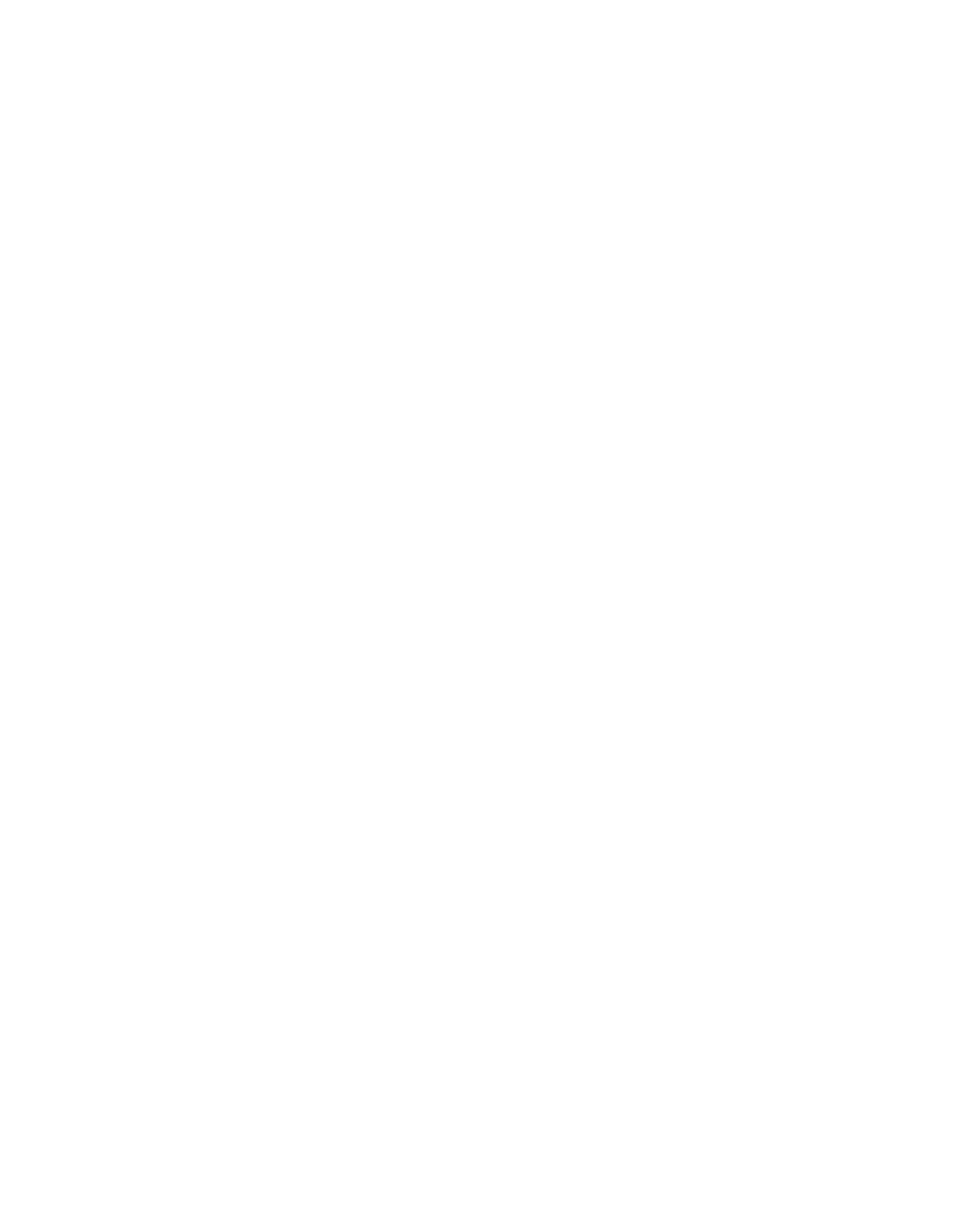### **Statement by His Excellency Mohammed bin Hadi Al Hussaini, Minister of State for Financial Affairs for the United Arab Emirates On Behalf of Bahrain, Egypt, Iraq, Jordan, Kuwait, Lebanon, Maldives, Oman, Qatar, United Arab Emirates, and Yemen International Monetary and Financial Committee April 2022**

#### **I. THE GLOBAL ECONOMY, THE MIDDLE EAST AND NORTH AFRICA (MENA) REGION, AND OUR CONSTITUENCY**

1. **The 2022 Spring Meetings are taking place in an environment of unprecedented uncertainties**. The enduring pandemic and ongoing conflict in Ukraine are resulting in a rapidly worsening outlook for **the global economy**. Rising food, fuel, and commodity prices are compounding inflationary pressures and weighing on demand. At the same time, financial markets and capital flows have become more prone to volatility. Rising interest rates and record high global debt, combined with adverse spillovers from commodity markets, trade, financial channels, and tourism, could exacerbate vulnerabilities and potential risks of debt distress. These risks, together with additional challenges stemming from food shortages, remittances, and refugee flows, add to social pressures in many member countries, including some in our constituency.

2. Against this sobering background, we emphasize the importance of enhanced global cooperation to face the global challenges facing us today. Policymakers will need to strike a difficult balance between sustaining the recovery, stabilizing inflation, restoring fiscal and financial buffers, and protecting the most vulnerable, while maintaining medium-term credibility and sustainability. Attaining sustainable economic development is particularly important in emerging market and developing countries (EMDCs) and the MENA region, where job creation, more equal opportunities, financial inclusion, refugee and migration flows, economic diversification, digitalization, and a greener economy are pressing sustainability concerns.

3. **The MENA region** experienced a strong economic recovery in the second half of 2021, which brought output back to its pre-pandemic level in some countries. Nonetheless, economic performance has been uneven across the region because of differences in the severity and effects of the pandemic. Countries in the MENA region are highly exposed to global food prices, particularly the price of wheat, which is expected to remain high in 2022 and into 2023. Moreover, spillovers from tighter global financial conditions, reduced tourism, and secondary demand spillovers, for examples from Europe, will also hold back growth, especially for oil importers. For all exporters, higher hydrocarbon prices may provide some offsetting gains. As a result, after expanding considerably to 5.7 percent in 2021, real GDP growth in the MENA region is expected to slow down in 2022, as reflected in the IMF *World Economic Outlook* growth projections.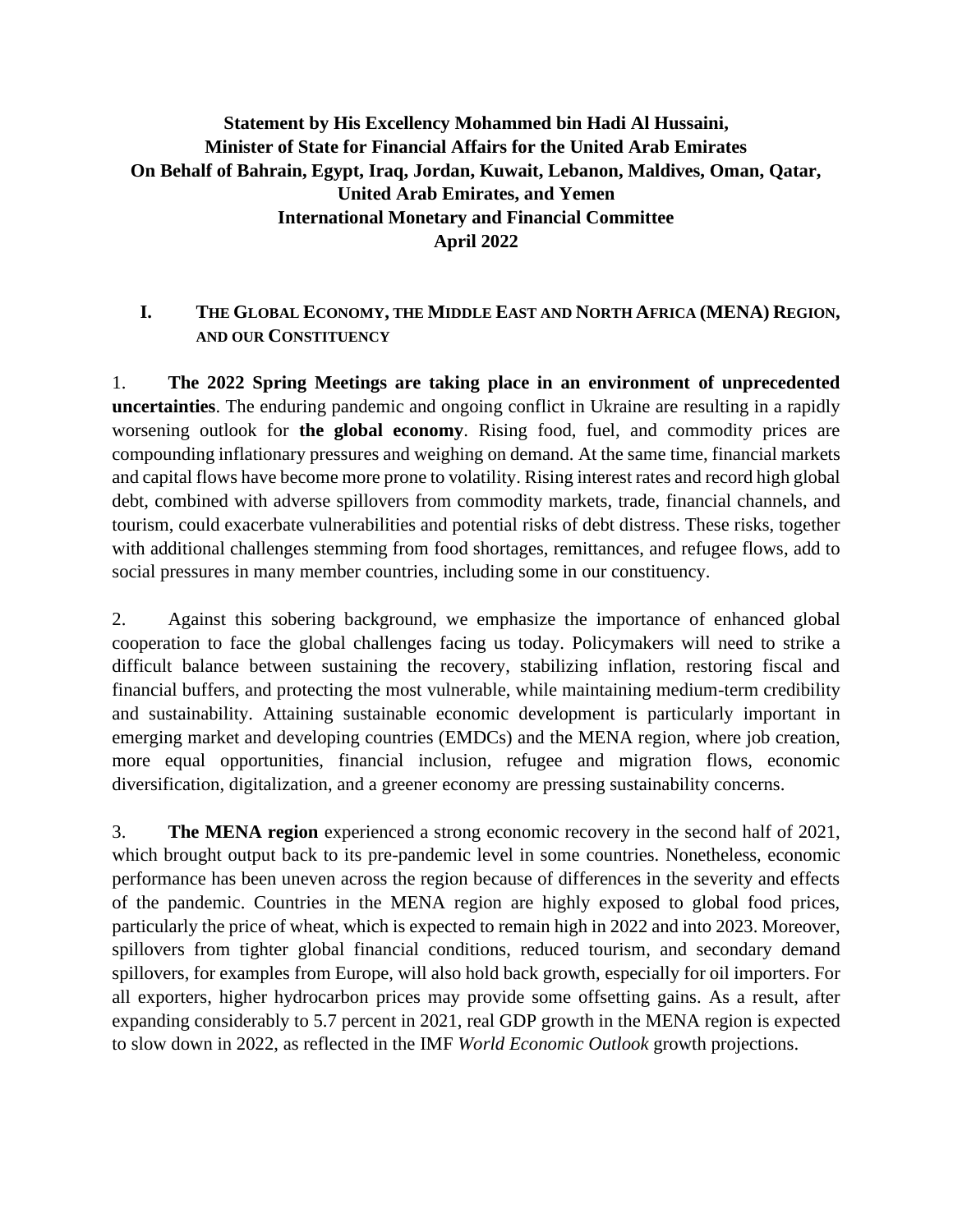4. **In our constituency**, the rapid policy responses to the COVID-19 pandemic helped kickstart economic activity in 2021, although the Ukraine conflict is resulting in new challenges and vulnerabilities, particularly in our oil importers. The channels on the current account front are associated with exposure to wheat prices, increased energy prices in oil importers, as well as tourism in countries reliant on Russia and Ukraine tourism. On the capital account side, the concerns are short-term and relate to capital outflows. The fiscal and inflationary impacts of the Ukraine conflict will depend on individual countries' policy reactions. Similar to many others, policymakers in our constituency are now facing more difficult tradeoffs between sustaining the recovery, stabilizing inflation, restoring fiscal and financial buffers, and protecting the most vulnerable, while maintaining debt sustainability. In addition to the challenges facing fiscal policy space, which were compounded by the Ukraine conflict, several countries now face the added burden of diminishing monetary space, given high inflation.

5. In our oil-exporting countries, the rebound in oil prices is helping the recovery. It will also support fiscal and external accounts and result in positive confidence effects, supporting non-oil GDP. The fragile and conflict-affected countries, as well as small states, and countries hosting large refugee populations in our constituency are hard-hit by the ongoing COVID-19 shock and Ukraine conflict and will face daunting challenges, with deepening humanitarian concerns. Beyond the near-term, our member countries are keenly aware of the structural challenges facing their economies. We emphasize that the priorities for **long-term transformation** need to be tailored to each country, with appropriate sequencing.

6. The Middle East region will be hosting a series of **high-level international events** in the coming year. The Dubai Expo2020, the first global exposition to take place in the Middle East, which continued until end-March 2022, will also be followed by Qatar hosting The World Cup 2022 and the COP27 in Egypt by November 2022. COP27 will aim for an accelerated and ambitious climate finance agenda, with a focus on implementation the promises made during COP26, both at the global and regional levels. It will emphasize the urgent need to address simultaneously mitigation, adaptation, loss and damage, as well as technology transfer and finance. Moreover, COP27 will strive to deliver updated commitments that raise the ambition of fighting the challenges of climate change in a balanced way and will seek to translate the prior commitments into monitorable indicators and actual results. COP27 will also strive to enhance transparency through tracking of reliable data on finance for adaptation. We encourage the IMF to further strengthen its engagement and partnerships with the region in relation with the forthcoming high-level international events, such as collaboration in the future events of the World Government Summit and supporting the transition from COP27 to COP28, which will be hosted by the United Arab Emirates.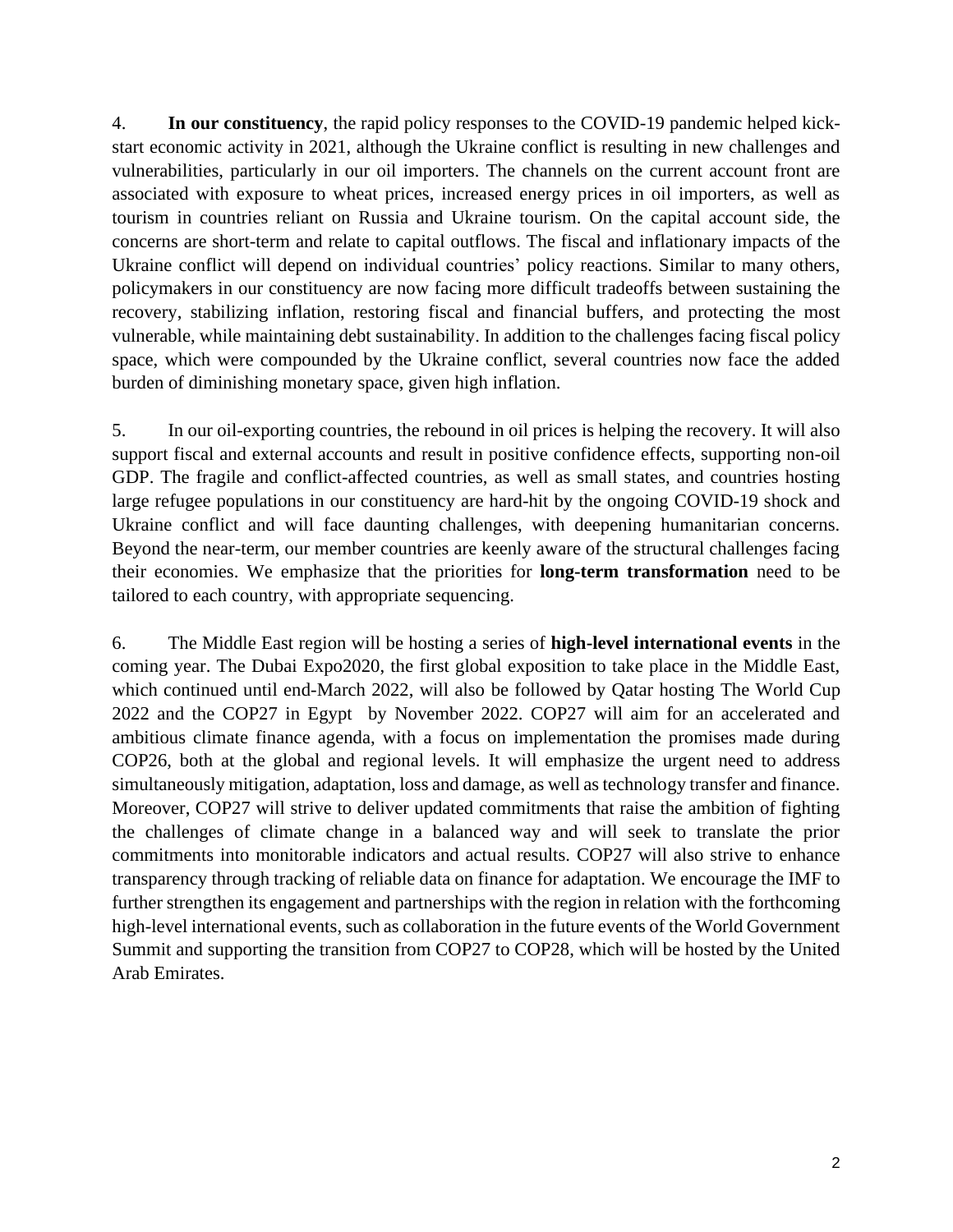#### II. **OUR EXPECTATIONS FOR THE IMF**

1. We very much appreciate the responsiveness and flexibility of the IMF's Middle East and Central Asia and other departments to our region's needs. We welcome the Managing Director's **Global Policy Agenda** (GPA). In the context of current stress in the macroeconomic circumstances and outlook, we look forward to the IMF's real-time support to members through its tailored policy advice, timely and adequate financial support, as well as targeted capacity development in close and effective collaboration with international partners. We underscore the need for IMF work to focus on the following areas:

2. **Careful attention to vulnerabilities in EMDCs is needed**, as the continuing pandemic and ongoing conflict in Ukraine could result in balance of payment pressures in many of these countries at a time of rising interest rates and record high debt levels. **The spillovers** at the global, regional, and national levels need to be monitored and particular attention to higher food and energy prices, the main spillover channels for the MENA region and Sub-Saharan Africa, is warranted. Moreover, **monetary tightening** in advanced countries could have severe consequences for vulnerable EMDCs. This calls on major central banks to anticipate risks as they decide on their tightening cycle and to adopt clear guidance and communication of their monetary decisions. **On the fiscal front**, the IMF work could highlight the tradeoffs between raising subsidies and price caps for fuel, food, and fertilizer to mitigate the impact of higher food and energy imports, and the cost that this would create for the budget. **Financial spillovers** to emerging markets (EMs) also warrant attention as reduced business confidence and higher investor uncertainty resulting from the conflict will weigh on asset prices, tightening financial conditions and potentially prompting capital outflows. We invite IMF staff to provide tailored countryspecific advice in the context of surveillance and program engagement on ways EMs can mitigate risk, including by reducing rollover risks where possible. We welcome the IMF's recognition that foreign exchange intervention may be warranted, and capital flow management measures may be used in the current difficult environment if disruptive outflows lead to crisis circumstances. Finally, the conflict in Ukraine has brought attention to challenges related to **refugee flows**, an issue that Jordan and Lebanon in our constituency have been faced with since the onset of the Syrian crisis over ten years ago. **We encourage IMF staff to carry out thorough analysis of the implications of refugee flows, including detailed assessments of the direct and indirect economic costs for hosting communities. This work would be instrumental to the effort to mobilize adequate and timely donor support**.

3. **IMF lending**. The focus on **Fragile and conflict-affected states** (FCS) in the IMF's work is appropriate as these countries are particularly vulnerable to rising food and oil prices. We welcome the ongoing work to customize financial support to FCS individual circumstances and to step up the partnerships with development institutions. We welcome the plan to reassess flexibility of the lending toolkit as part of the Low-Income Countries' Facilities Review and encourage further flexibility to accommodate FCS needs. We strongly support the recent decision to establish the **Resilience and Sustainability Trust** (RST), which is an important and innovative complement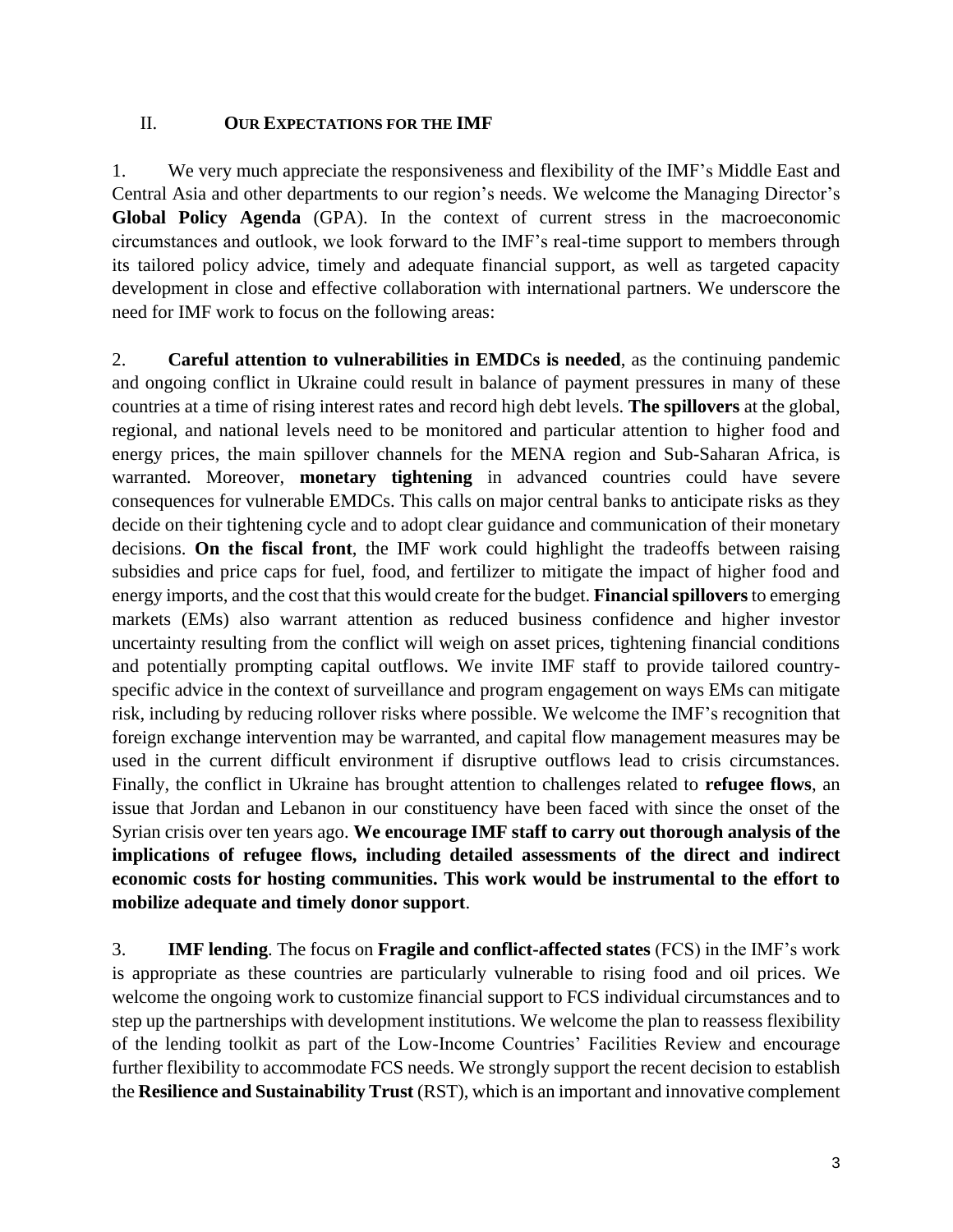to the IMF's existing lending toolkit and would support many low-income countries, small states, and middle- income countries. In addition to covering risks stemming from longer-term structural challenges related to climate change and pandemic preparedness, **the RST should help address other structural challenges; notably, food security, sustainable public finances, job creation, more equal opportunities, financial inclusion, refugee flows, economic diversification, and digitalization.**

4. **Debt Management**. Debt vulnerabilities are already high and are expected to increase particularly among many EMDCs, due to the impact of the pandemic mitigation measures and preexisting vulnerabilities. The repercussions of the conflict in Ukraine are expected to adversely affect many EMDCs' fiscal positions. In particular, many FCS are either in debt distress or at high risk of debt distress. We, therefore, encourage IMF staff to prioritize work on debt. For developing countries facing debt challenges, we urge **private sector participation** to ensure the success of the G-20 Common Framework. We also support the Fund's work on the multi-pronged approach, including by supporting greater debt transparency and further developing the dialogue on debt restructuring. **We encourage the IMF to design and propose debt restructuring options for countries not covered under the Common Framework**.

5. **Sustainability** We remain of the view that **the IMF's work on climate change must be accelerated and shall fit within a broader Sustainable development framework**. This is particularly relevant in EMDCs in which job creation, more equal opportunities, financial inclusion, the digitalization of the economy, and shift toward low carbon economy are equally pressing sustainability concerns. The conflict in Ukraine has brought to the fore two pressing and critical interdependent risks, **energy, and food securities** and we would encourage the IMF to carry out careful analysis of their implications for the membership as well as ways to mitigate them. We would call the IMF to seriously look at means to create open, transparent, smooth food trade to enhance the resiliency of supply chains. With regards to energy security, while the conflict in Ukraine may incentivize countries to accelerate their transition to renewables in the medium to long term, fostering innovative and scientific based solutions need to be found in the short term. We also encourage the IMF in its work on climate change to prioritize climate adaptation and a smooth energy transition, which is essential for global energy security that demands hydrocarbonexports and reliance on extractive industries. **We believe that the IMF must focus on a broad range of financial and macroeconomic measures in addition to carbon pricing in order to achieve an orderly transition to a low-emission economy that is also just for the most vulnerable, and mitigates the social cost of the transition**. In particular, as there is not yet a consensus on a regulated global carbon market with acceptable certification standards, there must be increased attention given to policies to accelerate and incentivize innovation and investment in green technologies in various sectors to create a low carbon growth path consistent with Paris targets.

6. **Digitalization**. Geopolitical developments may accelerate the adoption of digital money. Our member countries are making progress towards embracing digitalization, including in the